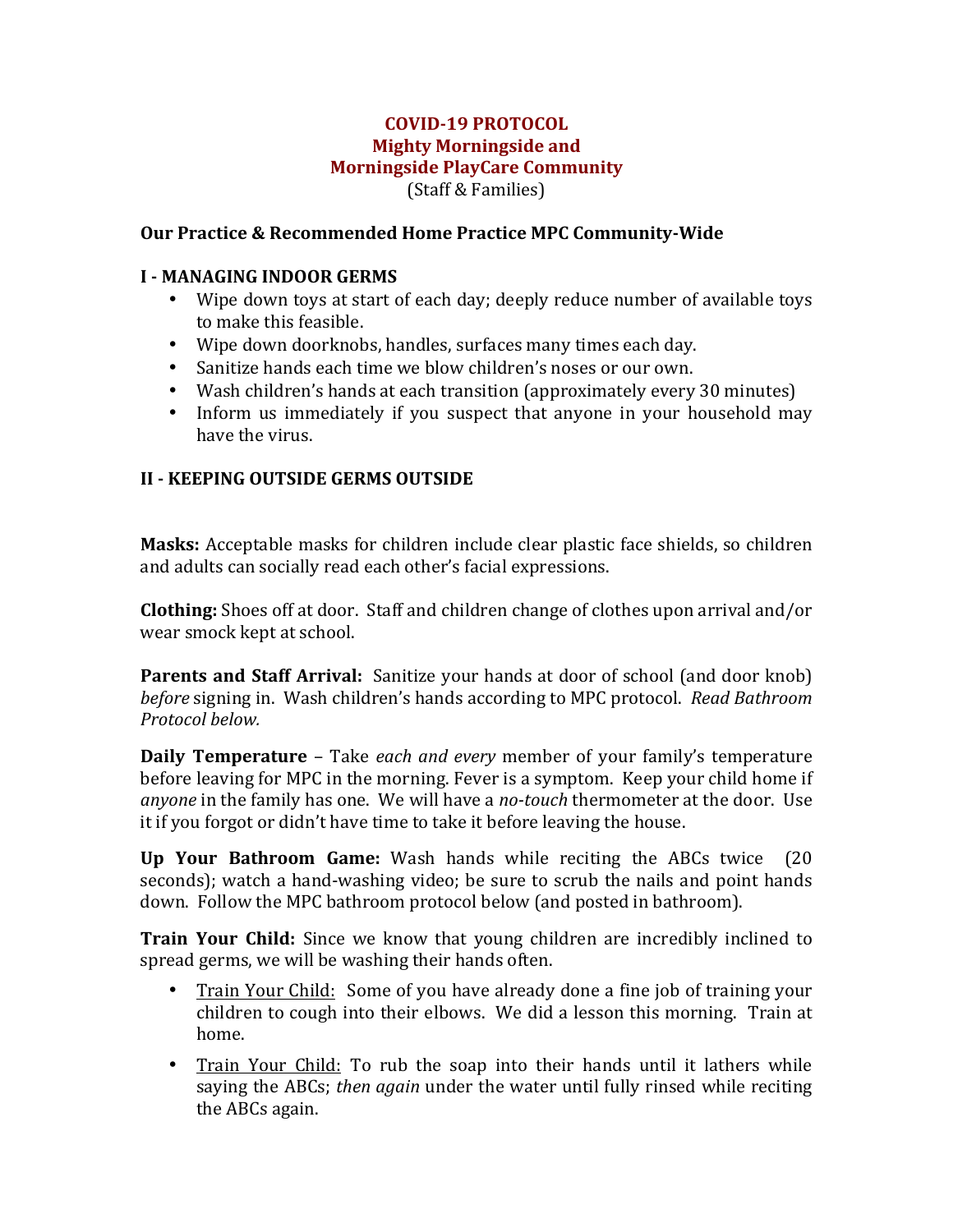• Train Your Child: To keep fingers out of mouths. It's not easy, but we are doing it here and beginning to see success. Help us.

**Become a Door Knob Nerd:** Open doors with closed shoulder, hip, or closed fist; grasp it with the bottom of your coat; a tissue – anything but your hands. Use knuckles to press elevator buttons, light switches, etc.  $-$  even if wearing gloves. Practice this inside and outside of MPC. And be that neighbor in your building who tells others to do the same. *Not a time to mind your own business. Be a leader in your building* – *post a sign!* 

**It's All About the Face:** Begin now developing the habit of not touching your face. (They say we do so 90 times per day. Work on reducing that number. (FYI, they say masks are good for reminding you not to touch your face.)

**Handshaking** - If you must, then forearm shake – better than knuckles.

**Tissues Better than Elbow** – Cough or sneeze into a tissue when possible; even better than an elbow. Dispose of tissue.

**Bathroom:** Follow the Established MPC Bathroom Protocol.

Key features: Flush toilet with lid down; don't touch *anything* after you wash your hands; use the paper towel to turn off faucets and open the bathroom door. At MPC, we teach children not to touch anything after they wash their hands  $-$  it's a game; enjoy it at home with them. See attached. (also posted in bathroom). And keep this practice even after Corona is gone. (At MPC you will notice we use no-touch garbage cans, paper towels for bathroom hand drying, and have a hand-washing and potty protocol posted in our bathroom. )

**Travel and Transportation:** Families and staff use only the safest options for travel to and from our activities.

- Walking Option: Pick-up or Drop-off occurs with an adult walking to and from. This of course means, we choose outdoor spaces convenient for walking.
- Designated Car: Pick-up or Drop-off occurs using our own dedicated car and driver.
- Staff uses one of these options.

**Take An Abundance of Caution in Your Family/Work Life** - If we each take this posture, we are more likely to keep MPC healthy, safe and open.

## **III - PLEASE DO NOT BRING YOUR CHILD IF YOU OR A HOUSEHOLD MEMBER HAVE...**

**Attended Large Gatherings:** If you participate in a conference, convention, or crowded meeting **do not** come to MPC or bring your child here for two weeks.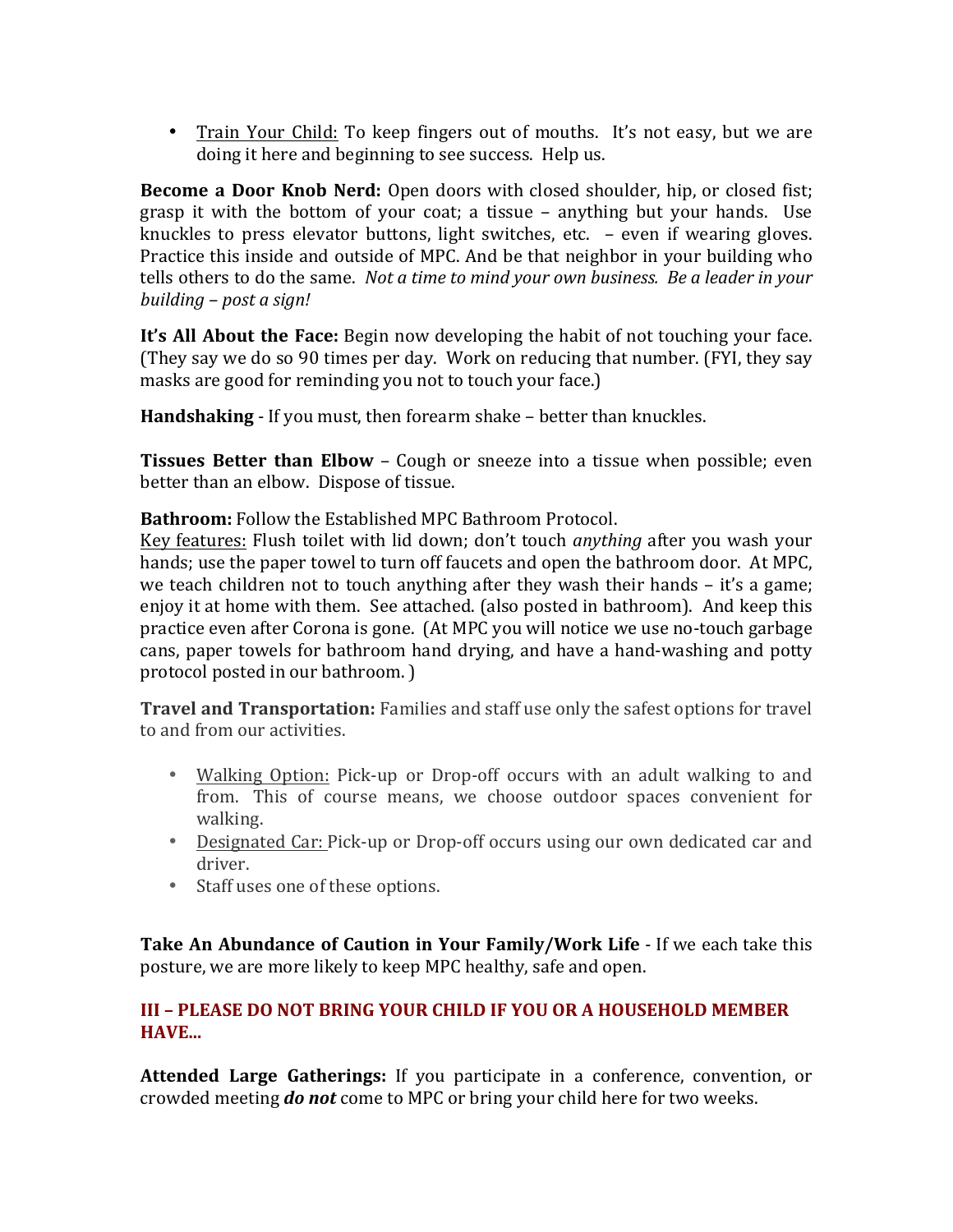**Symptoms of a Cold –** If anyone in your family has symptoms of cold, please stay away for 2 weeks. *Note:* Some of our staff have coughing allergies; we won't expect them to stay away if coughing is certainly due to allergies.

### **IV – POSSIBLE STAFF REDUCTION**

As mentioned above staff who use subway, may have adjusted schedules. In addition, we have given both of our lead teachers permission to take personal/sick days even if they are not symptomatic, if they are concerned about coming to MPC because of their own risk factors or those of members of their household. I will fill in for them and find subs if possible. Please be aware that reduced staffing may result in a lower adult/child ratio than the state permits. Should this occur we expect OCFS to be OK with it under the circumstances, however you may have your own concerns; let me know if this is a problem for you.

### **V** – WHY WE EXPECT OUR MPC COMMUNITY TO BE FINE

- NYC has one of the best Health Departments in the world and we are under their direction:
- Our families are a very smart, ahead-of-the-curve, and community-oriented group;
- Morningside PlayCare had high standard protocols for health and hygiene prior to the pandemic; it's a natural step for us to take things to the next level;
- We are using a Whole Community approach: Asking all staff and parents to adopt the same high hygiene standards at school, at home, and on their respective jobs;
- We serve healthy food and share information on supporting your immune system;
- The power of faith, high expectations for behavior, and positive talk is well documented, and we believe we will be fine:
- This too shall pass.

# **General Pandemic/Epidemic Policy**

It is hard to predict when the next pandemic or epidemic will occur or how bad it will be, however experts predict that a severe pandemic outbreak could result in up to 1.9 million deaths in the United States. Many studies have demonstrated that school children are responsible for the majority of disease transmission. For instance, they have a high attack rate of influenza infection because they have limited pre-existing immunity and once infected, transmit influenza viruses to many others even before they themselves have recognizable symptoms. 

In the event that the CDC or WHO or DOH identifies the presence of a potential pandemic/epidemic virus (such as Human Avian influenza A, SARS, H1N1 Swine Flu,